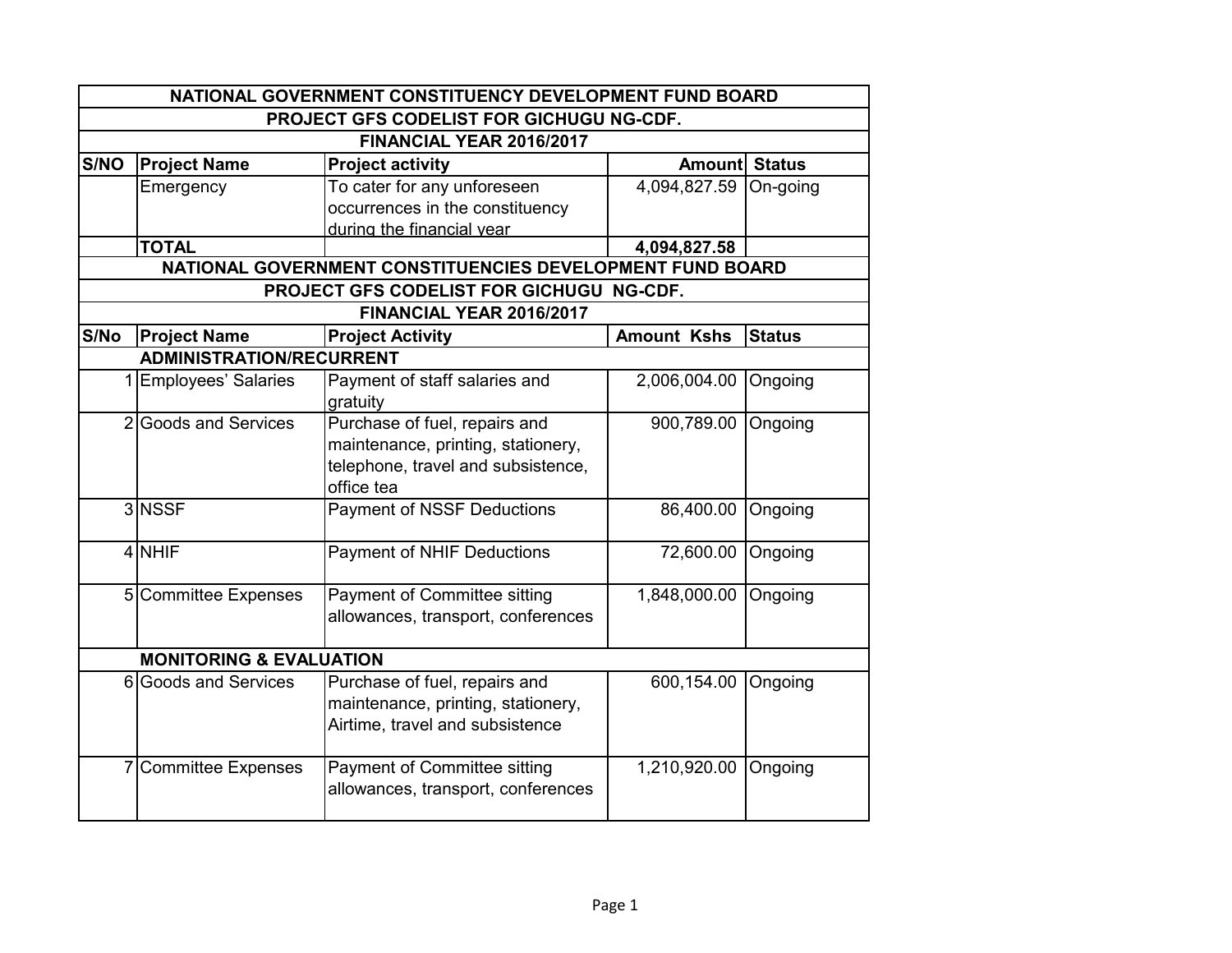| NATIONAL GOVERNMENT CONSTITUENCY DEVELOPMENT FUND BOARD |                                          |                                                               |                      |         |  |
|---------------------------------------------------------|------------------------------------------|---------------------------------------------------------------|----------------------|---------|--|
|                                                         | PROJECT GFS CODELIST FOR GICHUGU NG-CDF. |                                                               |                      |         |  |
|                                                         |                                          | FINANCIAL YEAR 2016/2017                                      |                      |         |  |
| S/NO                                                    | <b>Project Name</b>                      | <b>Project activity</b>                                       | <b>Amount Status</b> |         |  |
|                                                         | 8 NG-CDFC/PMC                            | Undertake Training of the PMCs/NG-                            | 645,823.00           | Ongoing |  |
|                                                         | <b>Capacity Building</b>                 | <b>CDFCs on NG-CDF Related issues</b>                         |                      |         |  |
|                                                         |                                          |                                                               |                      |         |  |
|                                                         | <b>ENVIRONMENT</b>                       |                                                               |                      |         |  |
|                                                         | 9 Ngariama primary                       | Planting of trees and environmental                           | 409,482.75           | Ongoing |  |
|                                                         | school                                   | awareness                                                     |                      |         |  |
|                                                         | 10 Thuiya Primary School                 | Planting of trees and environmental                           | 409,482.75           | Ongoing |  |
|                                                         | 11 Githage primary school                | awareness                                                     | 409,482.75           |         |  |
|                                                         |                                          | Planting of trees and environmental<br>awareness              |                      | Ongoing |  |
|                                                         |                                          | 12 Gacatha primary school Planting of trees and environmental | 409,482.75           | Ongoing |  |
|                                                         |                                          | awareness                                                     |                      |         |  |
|                                                         | <b>SPORTS</b>                            |                                                               |                      |         |  |
|                                                         | 13 Constituency Sports                   | <b>Carry out Constituency Sports</b>                          | 1,637,931.00         | Ongoing |  |
|                                                         | Tournament                               | tournament and the winning                                    |                      |         |  |
|                                                         |                                          | teams/schools to be awarded with                              |                      |         |  |
|                                                         |                                          | trophies, balls, and games kits.                              |                      |         |  |
|                                                         |                                          | Some of these football teams are:                             |                      |         |  |
|                                                         |                                          | Rukenya FC, Kiamutugu FC,                                     |                      |         |  |
|                                                         |                                          | Githure FC, Gatugura FC, Kavote                               |                      |         |  |
|                                                         |                                          | FC, Kiamiciri FC, Gateway FC.                                 |                      |         |  |
|                                                         |                                          |                                                               |                      |         |  |
|                                                         | <b>BURSARY</b>                           |                                                               |                      |         |  |
|                                                         | 14 Bursary Secondary                     | Payment of bursary to needy                                   | 20,000,000.00        | Ongoing |  |
|                                                         | Schools                                  | student                                                       |                      |         |  |
|                                                         | 15 Bursary Tertiary                      | Payment of bursary to needy                                   | 4,525,172.00         | Ongoing |  |
|                                                         | Schools                                  | student                                                       |                      |         |  |
|                                                         | <b>PRIMARY</b>                           |                                                               |                      |         |  |
|                                                         | 16 Kiandai Primary School                | Plastering, flooring, fixing window                           | 500,000.00 New       |         |  |
|                                                         |                                          | panes and painting of 3No. of                                 |                      |         |  |
|                                                         |                                          | classrooms                                                    |                      |         |  |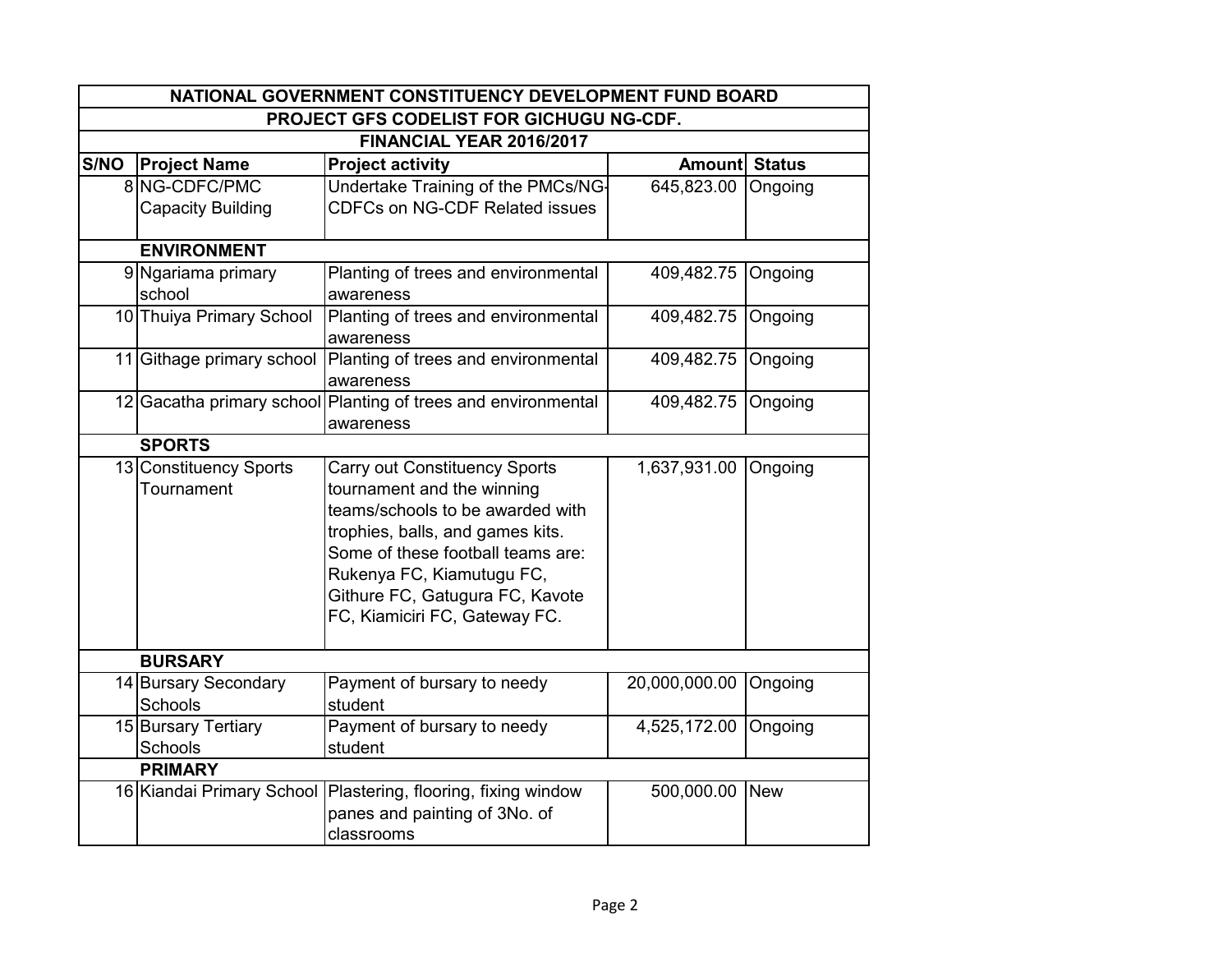|      | NATIONAL GOVERNMENT CONSTITUENCY DEVELOPMENT FUND BOARD |                                                                                                                                                                                        |                |               |  |
|------|---------------------------------------------------------|----------------------------------------------------------------------------------------------------------------------------------------------------------------------------------------|----------------|---------------|--|
|      | PROJECT GFS CODELIST FOR GICHUGU NG-CDF.                |                                                                                                                                                                                        |                |               |  |
|      |                                                         | FINANCIAL YEAR 2016/2017                                                                                                                                                               |                |               |  |
| S/NO | <b>Project Name</b>                                     | <b>Project activity</b>                                                                                                                                                                | <b>Amount</b>  | <b>Status</b> |  |
|      | 17 Kibaro Primary School                                | Plastering, flooring, fixing window<br>panes and painting of 3No. of<br>classrooms                                                                                                     | 500,000.00 New |               |  |
|      | 18 Kariru Primary School                                | Plastering, flooring, fixing window<br>panes and painting of 3No. of<br>classrooms                                                                                                     | 500,000.00 New |               |  |
|      | 19 Thumaita East Primary<br>School                      | Plastering, flooring, fixing window<br>panes and painting of 3No. of<br>classrooms                                                                                                     | 500,000.00 New |               |  |
|      | 20 Rukenya Primary<br>School                            | Plastering, flooring, fixing window<br>panes and painting of 3No. of<br>classrooms                                                                                                     | 500,000.00 New |               |  |
|      | 21 Kiamiciri Primary<br>School                          | Construction of 2No. pit latrines                                                                                                                                                      | 150,000.00     | Ongoing       |  |
|      | 22 Kabare Primary School                                | Construction of an Exhaustible Girls<br>toilet                                                                                                                                         | 500,000.00     | Ongoing       |  |
|      | 23 Kabare Primary School                                | Purchase of furniture for the<br><b>Staffrooms and Head Teachers</b><br>office (3 executive chairs @kshs<br>20,000, 5 cabinets @15,000<br>staffroom chairs and desks @ kshs<br>65,000) | 200,000.00 New |               |  |
|      | 24 Nyagithuci Primary<br>School                         | Construction of 4No. pit latrines                                                                                                                                                      | 400,000.00 New |               |  |
|      | 25 Kianguenyi Primary<br>School                         | Connecting all classrooms with<br>power and wiring.                                                                                                                                    | 400,000.00 New |               |  |
|      | 26 Gatugura Primary<br>School                           | Plastering, flooring, fixing window<br>panes and painting of 3No. of<br>classrooms                                                                                                     | 500,000.00 New |               |  |
|      | 27 Kiambatha Primary<br>School                          | Construction of 2No. Pit latrines                                                                                                                                                      | 200,000.00 New |               |  |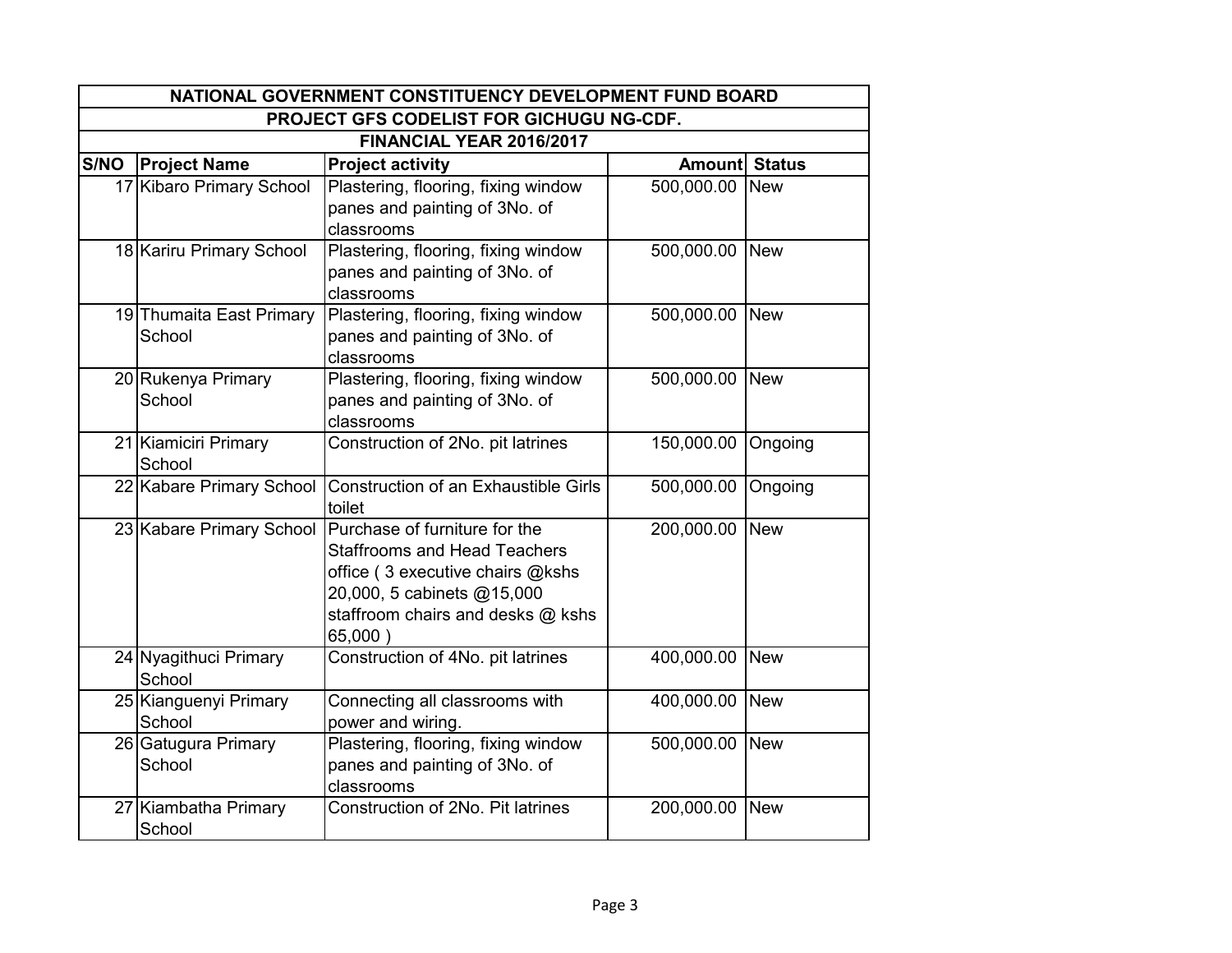|                                          | NATIONAL GOVERNMENT CONSTITUENCY DEVELOPMENT FUND BOARD |                                                                                                                                                                                                              |                      |            |
|------------------------------------------|---------------------------------------------------------|--------------------------------------------------------------------------------------------------------------------------------------------------------------------------------------------------------------|----------------------|------------|
| PROJECT GFS CODELIST FOR GICHUGU NG-CDF. |                                                         |                                                                                                                                                                                                              |                      |            |
|                                          |                                                         | FINANCIAL YEAR 2016/2017                                                                                                                                                                                     |                      |            |
| S/NO                                     | <b>Project Name</b>                                     | <b>Project activity</b>                                                                                                                                                                                      | <b>Amount Status</b> |            |
|                                          | 28 Kathunguri Primary<br>School                         | Plastering, flooring, fixing window<br>panes and painting of 3No. of<br>classrooms                                                                                                                           | 500,000.00 New       |            |
|                                          | 29 Ngariama Primary<br>School                           | Purchase of furniture for pupils in<br>classes (30 desks and chairs in<br>class $6 =$ kshs $60,000, 40$ desks<br>and chairs in class $7 =$ Kshs 80,000<br>& 30 desks and chairs in class 8 =<br>Kshs 60,000) | 200,000.00 New       |            |
|                                          | 30 Gituba Primary School                                | Plastering, flooring, fixing window<br>panes and painting of 3No. of<br>classrooms.                                                                                                                          | 500,000.00 New       |            |
|                                          | 31 Gaciongo Primary<br>School                           | Construction of a girls exhaustible<br>toilet at Gaciongo Primary School                                                                                                                                     | 500,000.00 New       |            |
|                                          | 32 Kianyambo primary<br>school                          | Construction of 6No. pit latrines                                                                                                                                                                            | 500,000.00           | <b>New</b> |
|                                          | 33 Kianyambo primary<br>school                          | Purchase of furniture for pupils in<br>classes (30 desks and chairs in<br>class $6 =$ kshs $60,000, 40$ desks<br>and chairs in class $7 =$ Kshs 80,000<br>& 30 desks and chairs in class 8 =<br>Kshs 60,000) | 200,000.00 New       |            |
|                                          | 34 Kianyambo primary<br>school                          | Electrification and wiring of<br>classrooms to connect with power.                                                                                                                                           | 200,000.00 New       |            |
|                                          | 35 Giconjoini Primary<br>School                         | Purchase of school 1/2 acre land for<br>expansion.                                                                                                                                                           | 800,000.00           | <b>New</b> |
|                                          | 36 Giconjoini Primary<br>School                         | Completion of a classroom (roofing,<br>plastering and fixing of windows)                                                                                                                                     | 300,000.00           | Ongoing    |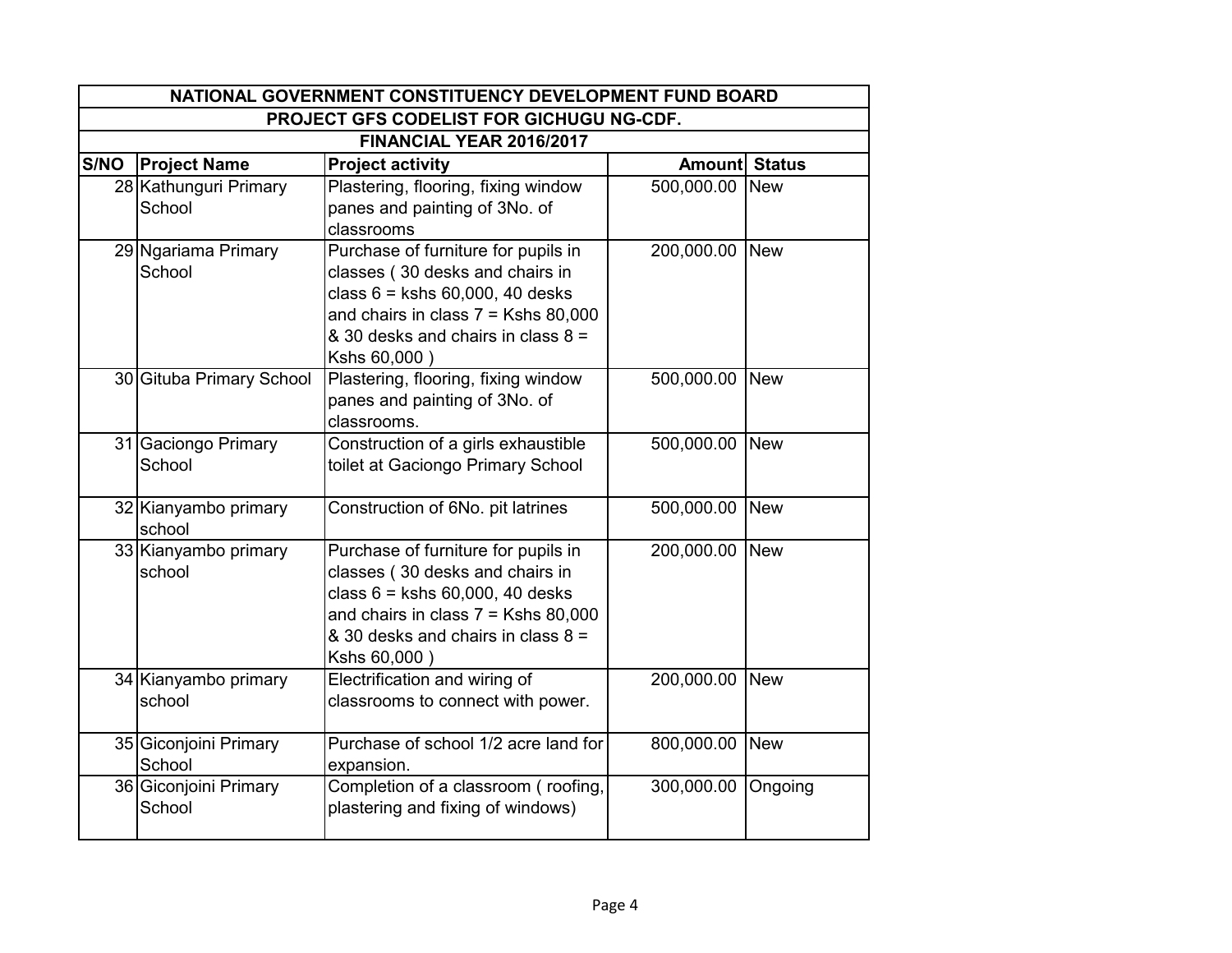|      | NATIONAL GOVERNMENT CONSTITUENCY DEVELOPMENT FUND BOARD |                                                                                                                                                                                                                                           |                       |            |  |
|------|---------------------------------------------------------|-------------------------------------------------------------------------------------------------------------------------------------------------------------------------------------------------------------------------------------------|-----------------------|------------|--|
|      | PROJECT GFS CODELIST FOR GICHUGU NG-CDF.                |                                                                                                                                                                                                                                           |                       |            |  |
|      |                                                         | FINANCIAL YEAR 2016/2017                                                                                                                                                                                                                  |                       |            |  |
| S/NO | <b>Project Name</b>                                     | <b>Project activity</b>                                                                                                                                                                                                                   | <b>Amountl Status</b> |            |  |
|      | 37 St. Thomas Mburi                                     | Installation of a water tank (10,000                                                                                                                                                                                                      | 170,000.00            | Ongoing    |  |
|      | primary school                                          | liters) and pipes                                                                                                                                                                                                                         |                       |            |  |
|      | <b>SECONDARY</b>                                        |                                                                                                                                                                                                                                           |                       |            |  |
|      | 38 Kiandai Secondary<br>School                          | Purchase of furniture for the<br>principal's office and staffroom (two<br>executive chairs @ Kshs 20,000<br>each, 20 desks @ kshs 1,500, 40<br>chairs @ 1,500, 15 cabinets @ kshs<br>15,000 boardroom tables and chairs<br>@ kshs 45,000) | 400,000.00            | <b>New</b> |  |
|      | 39 St. Elias Gorreti<br>Secondary School                | Purchase of furniture for the Dining<br>Hall (200 benches @ kshs 1,500 &<br>100 dining tables @ Kshs 2,000)                                                                                                                               | 500,000.00            | <b>New</b> |  |
|      | 40 St. Marks Thumaita                                   | Purchase of a school bus being co-<br>Girls Secondary School funded with the parents                                                                                                                                                      | 3,000,000.00          | <b>New</b> |  |
|      | 41 St. Marks Thumaita                                   | Purchase of furniture to equip the<br>Girls Secondary School library within the school. (200 desks<br>and chairs @ Kshs 2,500 per pair)                                                                                                   | 500,000.00            | <b>New</b> |  |
|      | 42 St. Mary karumandi<br><b>Boys High School</b>        | Completion of a classroom(roofing,<br>plastering and fixing of windows and<br>door)                                                                                                                                                       | 500,000.00            | Ongoing    |  |
|      | 43 Gatunguru Secondary<br>School                        | Construction of two storied<br>classrooms upto shutter level.                                                                                                                                                                             | 2,200,000.00          | Ongoing    |  |
|      | 44 Kimunye Secondary<br>School                          | Completion of a Laboratory (fixing<br>gas chambers and water in the<br>laboratory)                                                                                                                                                        | 500,000.00            | Ongoing    |  |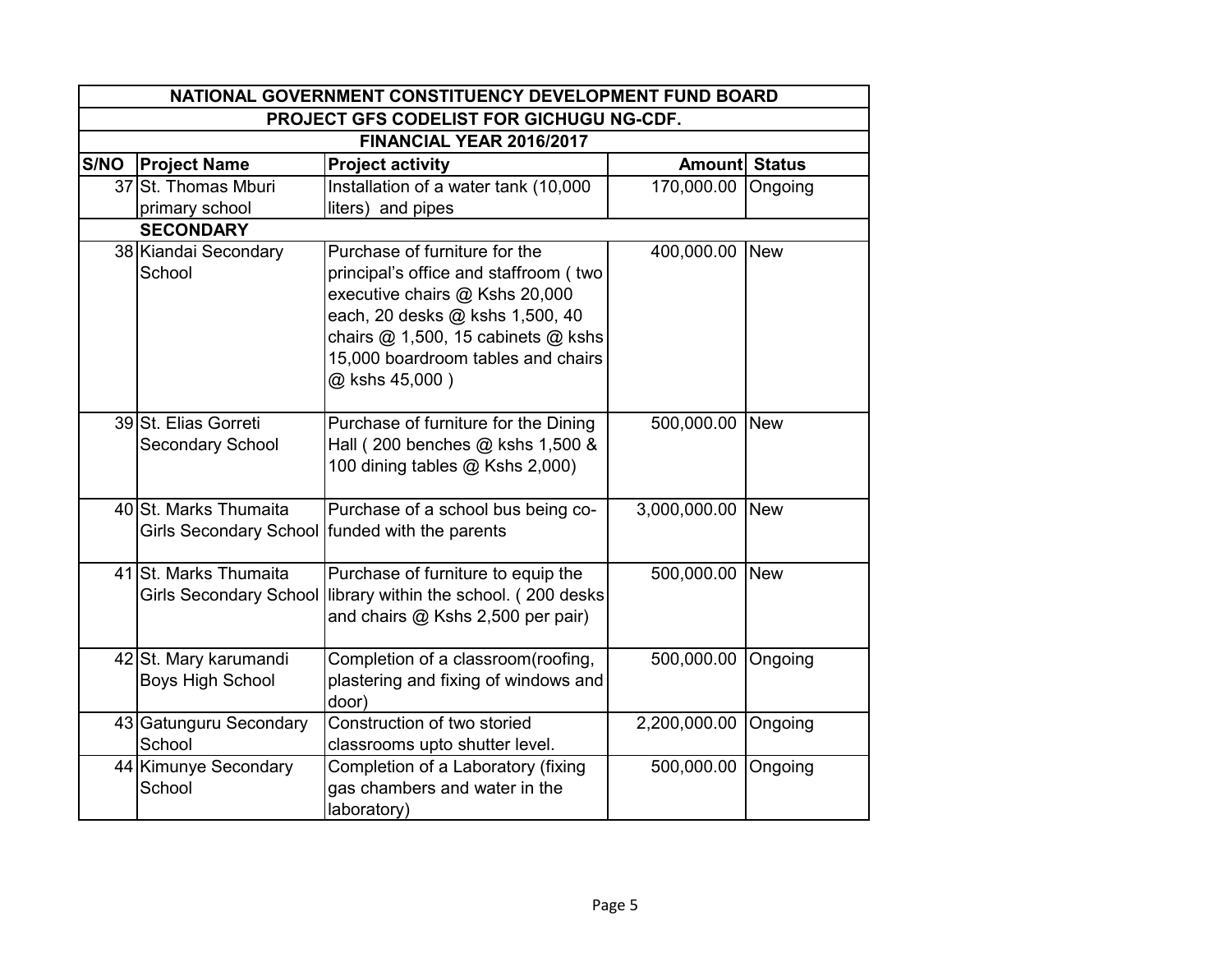|      | NATIONAL GOVERNMENT CONSTITUENCY DEVELOPMENT FUND BOARD |                                                                                                                                                                                                                                                                                                                                                                                                                                                                                                                          |                      |         |  |
|------|---------------------------------------------------------|--------------------------------------------------------------------------------------------------------------------------------------------------------------------------------------------------------------------------------------------------------------------------------------------------------------------------------------------------------------------------------------------------------------------------------------------------------------------------------------------------------------------------|----------------------|---------|--|
|      | PROJECT GFS CODELIST FOR GICHUGU NG-CDF.                |                                                                                                                                                                                                                                                                                                                                                                                                                                                                                                                          |                      |         |  |
|      |                                                         | FINANCIAL YEAR 2016/2017                                                                                                                                                                                                                                                                                                                                                                                                                                                                                                 |                      |         |  |
| S/NO | <b>Project Name</b>                                     | <b>Project activity</b>                                                                                                                                                                                                                                                                                                                                                                                                                                                                                                  | Amount Status        |         |  |
|      | 45 Ngariama Secondary<br>school                         | Completion of a multi-purpose<br>dining hall(roofing, plastering,<br>flooring, fixing window panes and<br>doors)                                                                                                                                                                                                                                                                                                                                                                                                         | 2,000,000.00 Ongoing |         |  |
|      | 46 Gacatha Secondary<br>School                          | Construction of an exhaustible toilet                                                                                                                                                                                                                                                                                                                                                                                                                                                                                    | 850,000.00 New       |         |  |
|      | 47 Kanjuu secondary<br>school                           | Completion and equipping of the<br>school laboratory (kshs 500,000 for<br>fixing gas chambers and water,<br>Kshs 400,000 for flooring and<br>Plastering)                                                                                                                                                                                                                                                                                                                                                                 | 900,000.00           | Ongoing |  |
|      | 48 Kiaumbui secondary<br>school                         | Construction of 6no. pit latrines                                                                                                                                                                                                                                                                                                                                                                                                                                                                                        | 500,000.00 New       |         |  |
|      | <b>TERTIARY</b>                                         |                                                                                                                                                                                                                                                                                                                                                                                                                                                                                                                          |                      |         |  |
|      | 49 Gichugu Youth<br><b>Empowerment Center</b>           | Purchase of 10 (3020 intel core i5<br>$500GB HDD - 4GB RAM$<br>Computers $@65,000 =$ Kshs<br>650,000) 20 chairs@2,500= Kshs<br>50,000, 20 desks@5,000=100,000,<br>Installation of internet services Kshs<br>250,000 (Local Area Network, LAN<br>fixing & Purchase of Cables and<br>Internet Ports), Plastering, flooring,<br>roof painting, fixing broken window<br>panes kshs 500,000, Chain link<br>fencing and Concrete posts for 5<br>acres of land within the Youth<br><b>Empowerment Center Kshs</b><br>1,450,000. | 3,000,000.00         | Ongoing |  |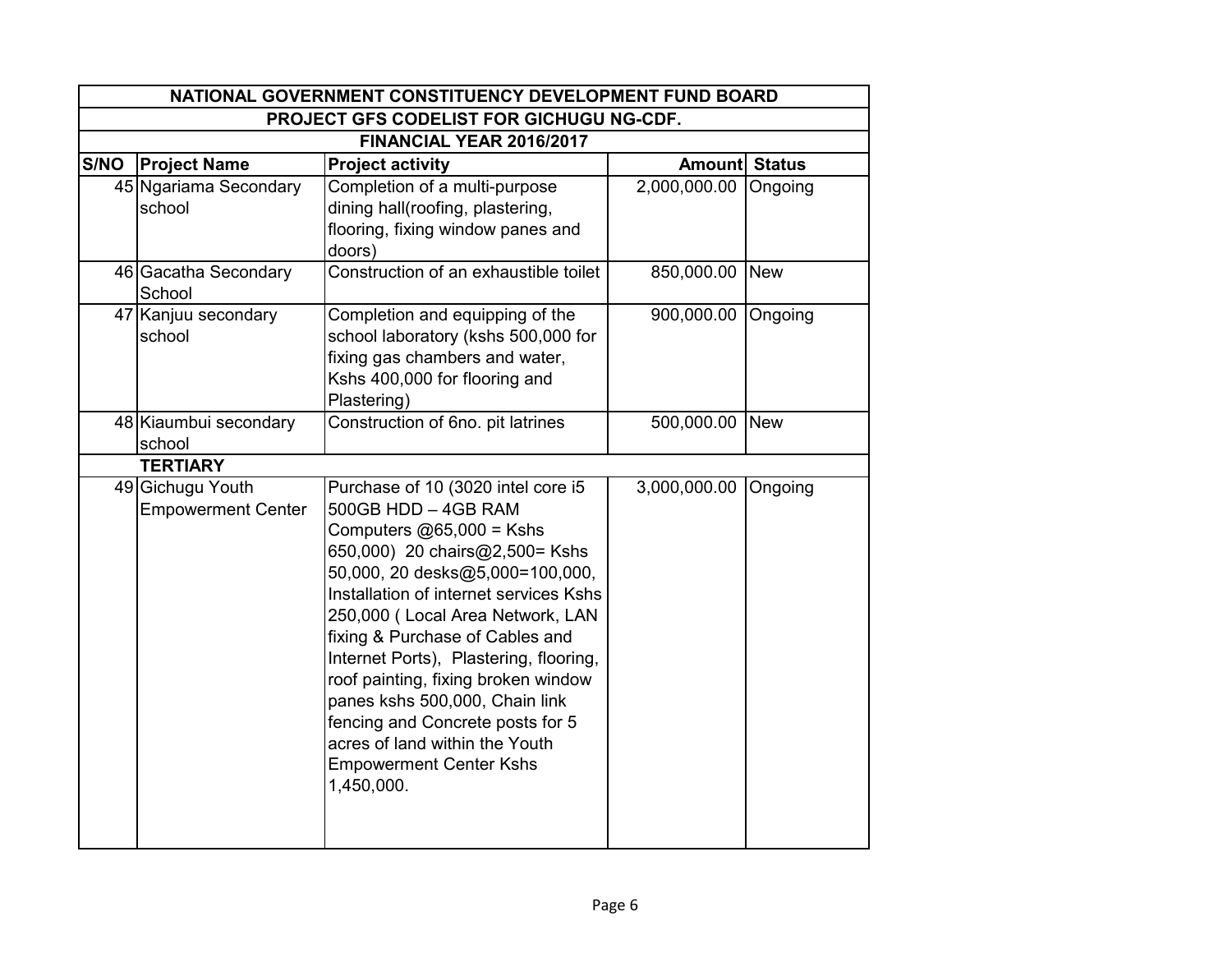|      | NATIONAL GOVERNMENT CONSTITUENCY DEVELOPMENT FUND BOARD |                                                                                                                                                                                                                    |                |               |  |  |
|------|---------------------------------------------------------|--------------------------------------------------------------------------------------------------------------------------------------------------------------------------------------------------------------------|----------------|---------------|--|--|
|      | PROJECT GFS CODELIST FOR GICHUGU NG-CDF.                |                                                                                                                                                                                                                    |                |               |  |  |
|      | FINANCIAL YEAR 2016/2017                                |                                                                                                                                                                                                                    |                |               |  |  |
| S/NO | <b>Project Name</b>                                     | <b>Project activity</b>                                                                                                                                                                                            | <b>Amount</b>  | <b>Status</b> |  |  |
|      | 50 Kirinyaga East<br><b>Technical Institute</b>         | Being purchase and compensation<br>of 5 acres of land for construction of<br>Kirinyaga East Technical institute.<br>(The initial land earmarked for<br>construction is In conflict and the<br>matter is in court). | 7,500,000.00   | <b>New</b>    |  |  |
|      | <b>SECURITY</b>                                         |                                                                                                                                                                                                                    |                |               |  |  |
|      | 51 Njuku west assistant<br>chiefs office                | Completion of assistant chiefs office<br>at Njuku west sub location within<br>kabare ward (plastering, flooring<br>and roofing)                                                                                    | 260,000.00     | Ongoing       |  |  |
|      | 52 Njuku west assistant<br>chiefs office                | Construction of a toilet Kshs 60,000<br>Fencing of the compound Premises<br>Kshs 40,000                                                                                                                            | 100,000.00     | Ongoing       |  |  |
|      | 53 Kimunye police post                                  | Construction of police cells at the<br>kimunye police post.                                                                                                                                                        | 400,000.00 New |               |  |  |
|      | 54 Kabari Administration<br>police Post                 | Completion of housing units at<br>Kiandumu Administration police<br>lines within kabari sublocation in<br>Ngariama Ward. (flooring, fixing of<br>windows, doors and electrification of<br>the premises)            | 250,000.00     | Ongoing       |  |  |
|      | 55 Mbiri Chiefs Camp                                    | Construction of a chief's office<br>within Ngerwe Sublocation in<br>NJukiini Ward.                                                                                                                                 | 500,000.00 New |               |  |  |
|      | 56 Kutus police post                                    | Completion of police offices at<br>Kutus Police Post(construction of a<br>waiting bay, reception area, and<br>police cells)                                                                                        | 900,000.00     | Ongoing       |  |  |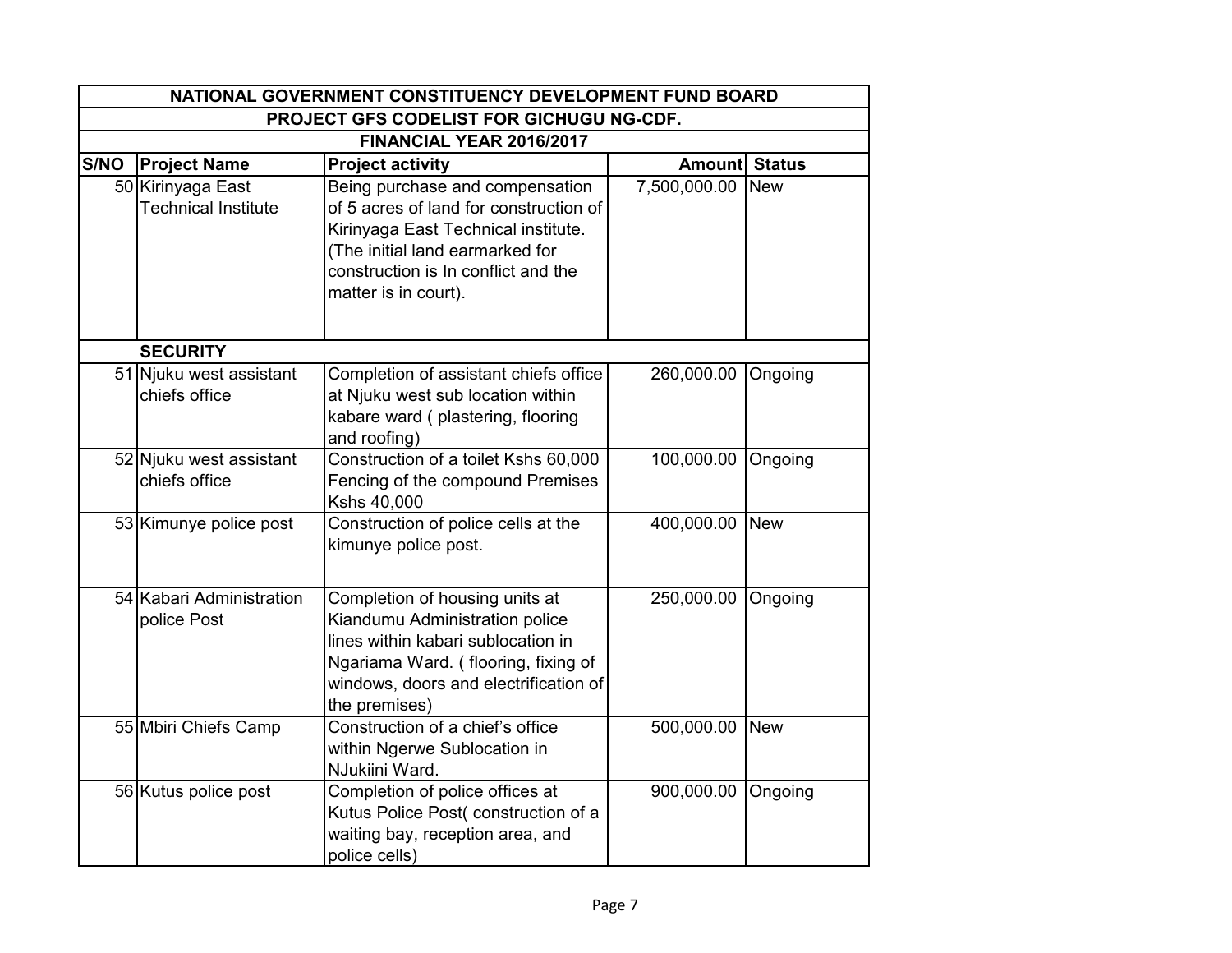|      | NATIONAL GOVERNMENT CONSTITUENCY DEVELOPMENT FUND BOARD     |                                                                                                                                                                                    |                      |            |
|------|-------------------------------------------------------------|------------------------------------------------------------------------------------------------------------------------------------------------------------------------------------|----------------------|------------|
|      | PROJECT GFS CODELIST FOR GICHUGU NG-CDF.                    |                                                                                                                                                                                    |                      |            |
|      |                                                             | FINANCIAL YEAR 2016/2017                                                                                                                                                           |                      |            |
| S/NO | <b>Project Name</b>                                         | <b>Project activity</b>                                                                                                                                                            | <b>Amount Status</b> |            |
|      | 57 Kariru Chiefs Camp                                       | Construction of a chiefs office and<br>AP Camp                                                                                                                                     | 1,000,000.00         | <b>New</b> |
|      | 58 Kianyaga DCIO Office                                     | Purchase of office furniture for<br>Kianyaga DCIO's office (1 cabinet<br>for files, 1 table, Two Executive<br>chairs, and 10 chairs for staff)                                     | 200,000.00           | <b>New</b> |
|      | 59 Kavote Administration<br>police Post                     | Completion of Administration police<br>Houses at Kavote Administration<br>police Post (Plastering, flooring,<br>fixing windows and doors, roof<br>painting)                        | 500,000.00           | Ongoing    |
|      | 60 Kirinyaga East Deputy<br>Project                         | Construction of an exhaustible toilet<br>County Commissioner's at Kirinyaga East DCC's office block                                                                                | 1,000,000.00 New     |            |
|      | <b>ROAD</b>                                                 |                                                                                                                                                                                    |                      |            |
|      | $61$ C403 - Gatugura -<br>Kiamutugu - Muthigiini<br>Road    | Grading, Gravel Patching and Bush<br>Clearing of C403 Gatugura -<br>Kiamutugu - Muthigiini Road.<br>(length 9.5km)                                                                 | 2,800,000.00 New     |            |
|      | <b>ELECTRICITY</b>                                          |                                                                                                                                                                                    |                      |            |
|      | 62 Rural electrification<br>programme                       | $Co$ – funding with REA for<br>Installation of power transformers at<br>various locations within Gichugu<br>Constituencye.g Nguguini,<br>Kathare, kithindi, gitemani, nguka<br>etc | 3,000,000.00         | Ongoing    |
|      | 63 Githure Administration<br>police post<br>electrification | Wiring and electricity connection at<br><b>Githure Administration police Post</b>                                                                                                  | 150,000.00           | <b>New</b> |